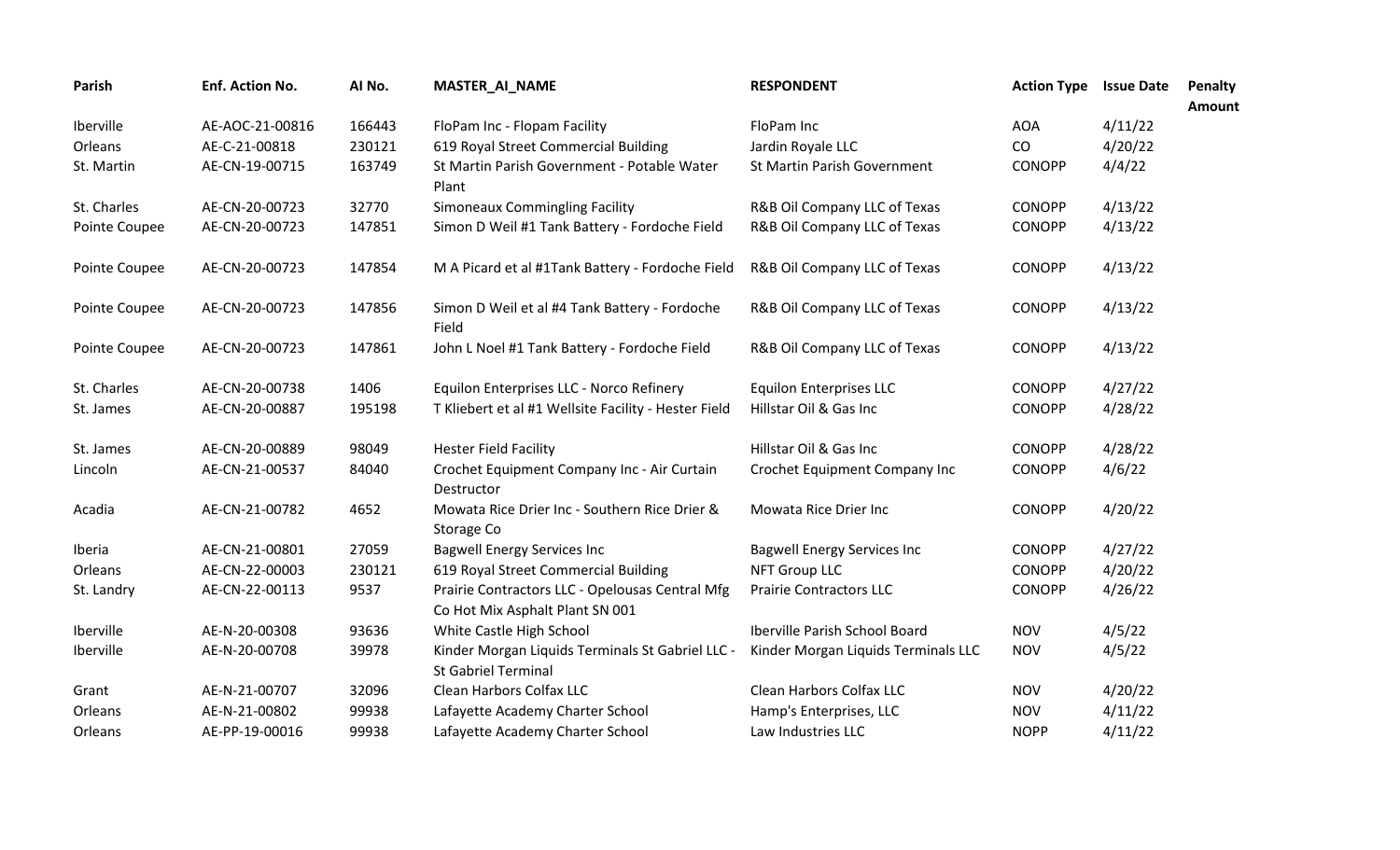| Orleans          | AE-PP-19-00018  | 99938  | Lafayette Academy Charter School                                              | Advanced Environmental Consulting Inc                       | <b>NOPP</b>   | 4/11/22 |             |
|------------------|-----------------|--------|-------------------------------------------------------------------------------|-------------------------------------------------------------|---------------|---------|-------------|
| Assumption       | AE-PP-20-00153A | 42929  | K/D/S Promix LLC                                                              | K/D/S Promix LLC                                            | <b>ANOPP</b>  | 4/13/22 |             |
| St. Charles      | AE-PP-20-00814  | 1738   | Bunge North America Inc - Destrehan Facility                                  | <b>Bunge North America Inc</b>                              | <b>NOPP</b>   | 4/21/22 |             |
| Lafourche        | AE-PP-21-00840  | 154900 | US Postal Service - Raceland Post Office                                      | 1 Priority Environmental Services                           | <b>NOPP</b>   | 4/28/22 |             |
| Caddo            | AE-XP-20-00522  | 165097 | Crescent Pass Energy LLC - Johnson Branch<br>Gathering System Common Point    | <b>Crescent Pass Energy LLC</b>                             | XP            | 4/5/22  | \$1,750.00  |
| Calcasieu        | AE-XP-21-00761  | 4013   | Axiall, LLC - Lake Charles North                                              | <b>Axiall LLC</b>                                           | XP            | 4/29/22 | \$1,000.00  |
| East Baton Rouge | AE-XP-21-00935  | 114658 | Siegen Production Facility - Siegen Field                                     | Jennings Holdings LLC                                       | XP            | 4/5/22  | \$500.00    |
| Plaquemines      | HE-N-21-00895   | 8268   | US Naval Air Station - Joint Reserve Base (NASJRB) US Department of the Navy  |                                                             | <b>NOV</b>    | 4/5/22  |             |
| Orleans          | HE-N-21-00896   | 2371   | Tulane University - Tulane Uptown Campus                                      | The Administrators of the Tulane<br><b>Educational Fund</b> | <b>NOV</b>    | 4/20/22 |             |
| Orleans          | HE-N-21-00896   | 3231   | Tulane University Health Sciences Center                                      | Administrators of the Tulane Educational NOV<br>Fund        |               | 4/20/22 |             |
| Iberville        | HE-N-22-00037   | 216362 | Nutrition & Biosciences USA 1 LLC - Plaquemine<br>Methocel                    | Nutrition & Biosciences USA 1 LLC                           | <b>NOV</b>    | 4/5/22  |             |
| St. Tammany      | MM-C-21-00862   | 223542 | St Tammany Parish Government - Higgins Road<br>Debris Site                    | St Tammany Parish Government                                | CO            | 4/13/22 |             |
| St. Tammany      | MM-C-21-00862   | 230475 | St Tammany Parish Government - Emile Strain<br>Road Debris Site               | St Tammany Parish Government                                | CO            | 4/13/22 |             |
| Lafourche        | MM-C-21-00912   | 230302 | Lafourche Parish Government - Greenwood<br><b>Plantation Road Debris Site</b> | Lafourche Parish Government                                 | CO            | 4/13/22 |             |
| Lafourche        | MM-C-21-00912   | 230640 | Lafourche Parish Government - East Main Street<br>Debris Site                 | Lafourche Parish Government                                 | CO            | 4/13/22 |             |
| Jefferson        | MM-C-22-00034   | 26966  | <b>Tri-Star Service Inc</b>                                                   | <b>Tri-Star Service Inc</b>                                 | CO            | 4/5/22  |             |
| Livingston       | MM-CN-21-00902  | 86739  | <b>Premier Concrete Products Inc</b>                                          | Premier Concrete Products Inc                               | <b>CONOPP</b> | 4/5/22  |             |
| East Baton Rouge | MM-CN-22-00080  | 198831 | Halo Rental Sales & Services LLC - Air Curtain<br>Incinerator                 | Halo Rental Sales & Services LLC & Pat<br>Anderson          | <b>CONOPP</b> | 4/20/22 |             |
| Terrebonne       | MM-N-22-00111   | 230316 | Terrebonne Parish Government - Trinity Lane<br>Debris Site                    | Terrebonne Parish Government                                | <b>NOV</b>    | 4/13/22 |             |
| Caddo            | MM-P-17-00387   | 52368  | South Shreveport Landfill LLC - C&D Landfill                                  | Mt Zion C&D LLC                                             | PA            | 4/22/22 | \$12,549.96 |
| Lafourche        | MM-P-20-00509   | 15118  | Lockport Exxon                                                                | Lockport Exxon LLC                                          | PA            | 4/11/22 | \$45,252.51 |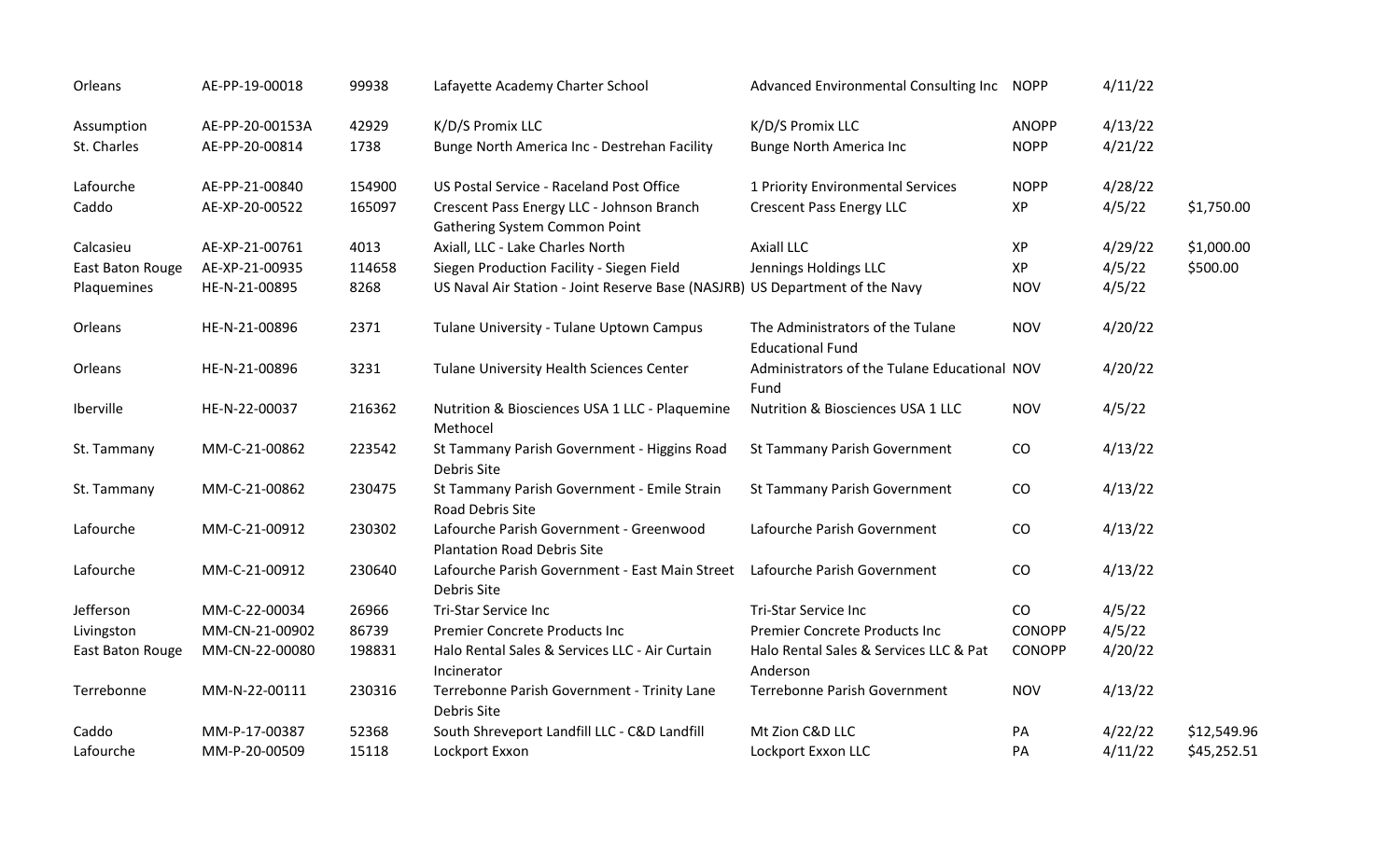| Lafayette      | MM-XP-22-00162 | 230264 | <b>Proflow Solutions</b>                                               | PFS Enterprises LLC            | XP            | 4/21/22 |            |
|----------------|----------------|--------|------------------------------------------------------------------------|--------------------------------|---------------|---------|------------|
| St. Landry     | SE-C-21-00746  | 138670 | Harvey Theriot                                                         | JT Construction LLC            | CO            | 4/5/22  |            |
| Multi-parish   | SE-C-21-00746  | 229940 | Joshua & Kyle Theriot Trust                                            | JT Construction LLC            | CO            | 4/5/22  |            |
| Multi-parish   | SE-C-21-00746  | 229941 | Joshua Theriot                                                         | JT Construction LLC            | CO            | 4/5/22  |            |
| Multi-parish   | SE-C-21-00748  | 229940 | Joshua & Kyle Theriot Trust                                            | Local Lawn LLC                 | CO            | 4/13/22 |            |
| St. Martin     | SE-C-21-00748  | 229942 | Local Lawn LLC                                                         | Local Lawn LLC                 | CO            | 4/13/22 |            |
| Rapides        | SE-C-21-00788  | 195565 | Revolution Aluminum Propco LLC - Beaver Lake<br><b>Industrial Park</b> | Revoution Aluminum Propco LLC  | CO            | 4/22/22 |            |
| Livingston     | SE-C-21-00905  | 187133 | <b>Sullivan Property</b>                                               | Glenn P & Brenda Sullivan      | CO            | 4/20/22 |            |
| Terrebonne     | SE-C-22-00075  | 231698 | <b>Jody Domingue Property</b>                                          | Ms. Jody Domangue              | CO            | 4/13/22 |            |
| Livingston     | SE-C-22-00107  | 165376 | Denham Springs City of - Hwy 1032 Debris Site                          | <b>City of Denham Springs</b>  | CO            | 4/20/22 |            |
| Concordia      | SE-CN-21-00687 | 30551  | <b>Slick's Tire Service</b>                                            | Mr. Lewis MatthewsJr.          | <b>CONOPP</b> | 4/1/22  |            |
| Multi-parish   | SE-CN-21-00747 | 229943 | <b>Harvey Theriot Property</b>                                         | Mr. Harvey Theriot             | <b>CONOPP</b> | 4/13/22 |            |
| Orleans        | SE-CN-21-00813 | 231197 | Cecil Person dba Person's Trucking dba Newman                          | Mr. Cecil Person               | CONOPP        | 4/20/22 |            |
|                |                |        | Trucking - Unauthorized Dump Site                                      |                                |               |         |            |
| Lafayette      | SE-CN-21-00888 | 201527 | El Norte Tire Shop                                                     | Mr. Jose Luis Lara             | <b>CONOPP</b> | 4/13/22 |            |
| Jefferson      | SE-CN-22-00076 | 115647 | Hugo & Sons                                                            | Hugo Used Tires LLC            | <b>CONOPP</b> | 4/26/22 |            |
| Richland       | SE-N-21-00909  | 229559 | Rodney Gray Property - Unauthorized Dump Site                          | Mr. Rodney Gray                | <b>NOV</b>    | 4/21/22 |            |
| Plaquemines    | SE-N-22-00078  | 194379 | DTR Tire & Automotive                                                  | DTR Tire & Automotive LLC      | <b>NOV</b>    | 4/13/22 |            |
| Rapides        | SE-PP-22-00024 | 195565 | Revolution Aluminum Propco LLC - Beaver Lake<br><b>Industrial Park</b> | <b>Revolution Aluminum LLC</b> | <b>NOPP</b>   | 4/26/22 |            |
| St. Tammany    | SE-PP-22-00109 | 182984 | Kilpatrick's Used Tire                                                 | Ken & Twanna Kilpatrick        | <b>NOPP</b>   | 4/28/22 |            |
| Morehouse      | SE-XP-22-00023 | 191709 | James Wall Roofing Service                                             | Jessie Wall                    | XP            | 4/21/22 | \$3,000.00 |
| Terrebonne     | UE-CN-21-00785 | 228701 | 518 Hwy 311 UST Site                                                   | Ms. Wilma Thomas               | <b>CONOPP</b> | 4/20/22 |            |
| Iberville      | UE-CN-22-00077 | 71993  | <b>Eddie's Food Mart</b>                                               | NF Investments LLC             | <b>CONOPP</b> | 4/26/22 |            |
| Sabine         | UE-N-21-00786  | 119454 | <b>Country Convenience</b>                                             | Victor's Fuel Stop LLC         | <b>NOV</b>    | 4/13/22 |            |
| Franklin       | UE-N-21-00795  | 42340  | LS & JM Gravelle Inc                                                   | LS & JM Gravelle Inc           | <b>NOV</b>    | 4/13/22 |            |
| Caldwell       | UE-N-21-00795  | 66565  | Excel Mart #3                                                          | LS & JM Gravelle Inc           | <b>NOV</b>    | 4/13/22 |            |
| <b>Bossier</b> | UE-N-21-00904  | 75724  | Barksdale Citgo                                                        | Waller Petroleum Inc           | <b>NOV</b>    | 4/5/22  |            |
| Webster        | UE-N-21-00904  | 162850 | Waller Petroleum Inc - Minden Bulk Plant                               | Waller Petroleum Inc           | <b>NOV</b>    | 4/5/22  |            |
| Caldwell       | UE-N-22-00084  | 66565  | Excel Mart #3                                                          | <b>KNK Properties LLC</b>      | <b>NOV</b>    | 4/5/22  |            |